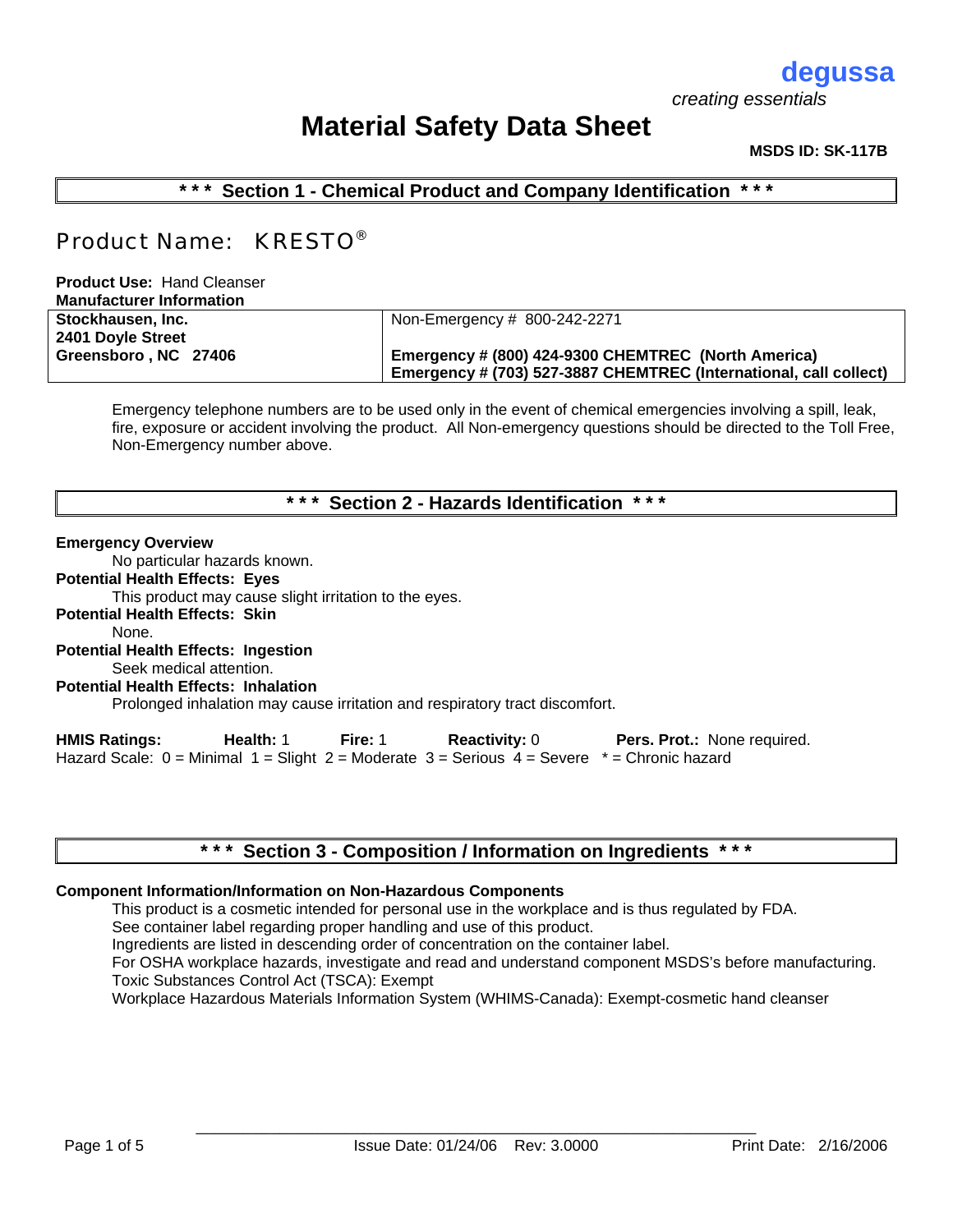## **\* \* \* Section 4 - First Aid Measures \* \* \***

### **First Aid: Eyes**

In case of contact, immediately flush eyes with large amounts of water, continuing to flush for 15 minutes. If irritation persists get medical attention.

### **First Aid: Skin**

Intended as a cosmetic hand cleaner.

### **First Aid: Ingestion**

If material is swallowed, get medical attention or advice.

### **First Aid: Inhalation**

If symptoms are experienced, remove source of contamination or move victim to fresh air.

### **\* \* \* Section 5 - Fire Fighting Measures \* \* \***

### **General Fire Hazards**

None.

**Upper Flammable Limit (UFL):** Not determined **Lower Flammable Limit (LFL):** Not determined **Method Used:** Estimated **Flash Point:** >200°F **Flammability Classification:** Not Determined **Auto Ignition:** Not determined

### **Hazardous Combustion Products**

None identified.

### **Extinguishing Media**

Dry chemical, foam, carbon dioxide, water fog.

### **Fire Fighting Equipment/Instructions**

Firefighters should wear self-contained air supplied breathing apparatus in enclosed areas or in areas of heavy smoke or fumes.

### **NFPA Ratings: Health:** 1 **Fire:** 1 **Reactivity:** 0

Hazard Scale:  $0 =$  Minimal  $1 =$  Slight  $2 =$  Moderate  $3 =$  Serious  $4 =$  Severe

## **\* \* \* Section 6 - Accidental Release Measures \* \* \***

### **Containment Procedures**

Absorb spill with inert material.

### **Clean-Up Procedures**

Absorb spill with inert material. Shovel material into appropriate container for disposal. Flush small residuals to the drain for normal biological wastewater treatment.

### **Evacuation Procedures**

None.

### **Special Procedures**

None.

**\* \* \* Section 7 - Handling and Storage \* \* \*** 

### **Handling Procedures**

Keep container closed. See container label for proper use.

### **Storage Procedures**

Protect from freezing or extreme heat.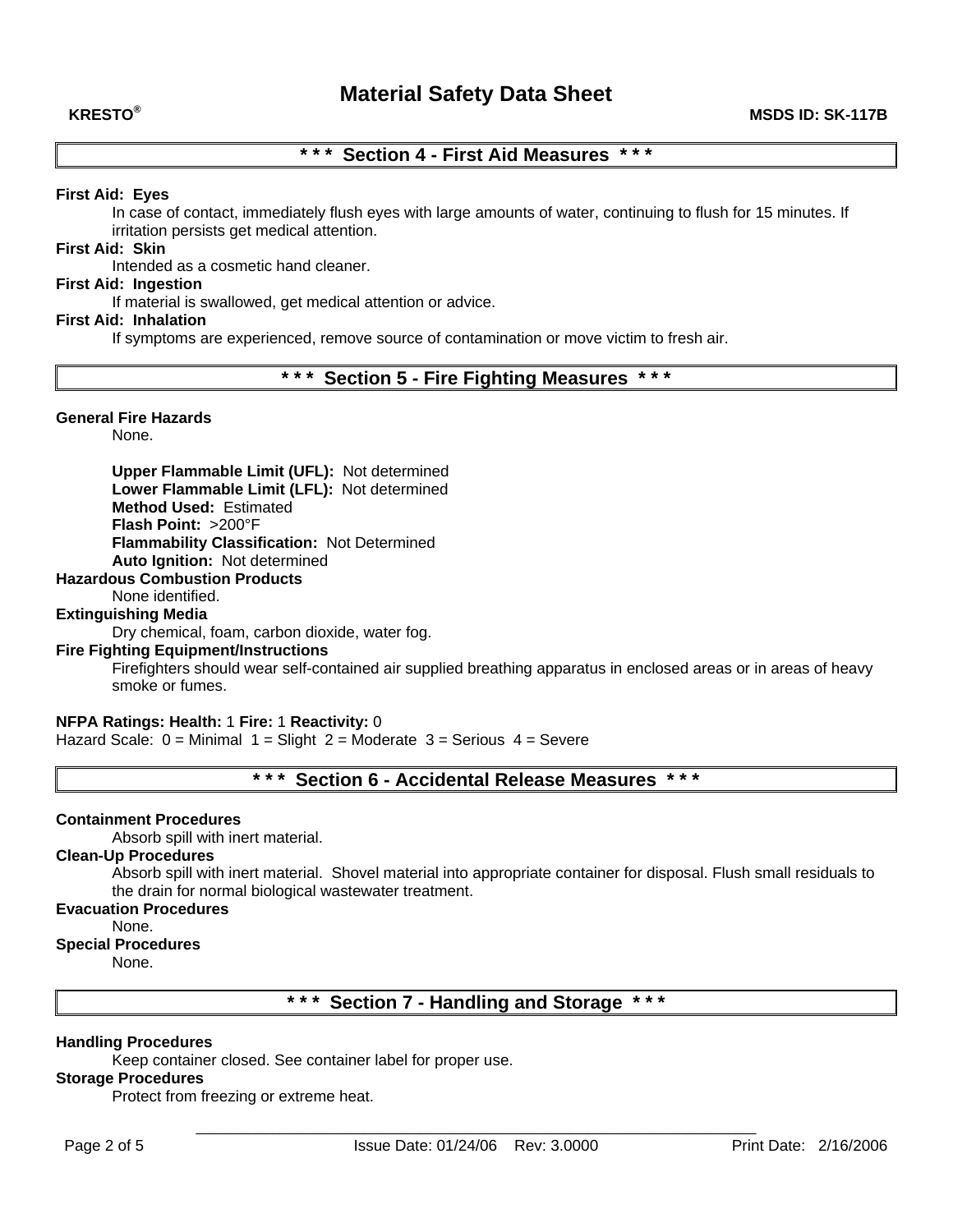## **\* \* \* Section 8 - Exposure Controls / Personal Protection \* \* \***

### **Exposure Guidelines**

### **A: General Product Information**

FDA regulated. For OSHA workplace hazards, investigate and read and understand component MSDS's before manufacturing.

### **B: Component Exposure Limits**

No information is available.

### **Engineering Controls**

None necessary.

## **PERSONAL PROTECTIVE EQUIPMENT**

**Personal Protective Equipment: Eyes/Face**

Avoid eye contact.

## **Personal Protective Equipment: Skin**

None.

### **Personal Protective Equipment: Respiratory**

## Not required for product end use.

## **Personal Protective Equipment: General**

Obey reasonable safety precautions and practice good housekeeping.

### **\* \* \* Section 9 - Physical & Chemical Properties \* \* \***

|                                | Appearance: Viscous off-white liquid               |                                            | <b>Odor:</b> perfume fragrance (0.1-1%) |
|--------------------------------|----------------------------------------------------|--------------------------------------------|-----------------------------------------|
|                                | <b>Physical State:</b> liquid (Emulsion)           |                                            | $pH: 6.0 - 7.0$                         |
| Vapor Pressure: 0.07 mm Hg     |                                                    | Vapor Density: Not Established             |                                         |
| Boiling Point: >212 °F         |                                                    | Melting Point: 32° F                       |                                         |
|                                | <b>Solubility (H2O):</b> approximately 25% soluble | <b>Specific Gravity:</b> 1.05 $q$ / $cc^3$ |                                         |
|                                | in water                                           |                                            |                                         |
| <b>Evaporation Rate: &lt;1</b> |                                                    |                                            | Flash Point: >200°F (Estimated)         |
|                                |                                                    |                                            | Percent Volatile: 0% (Federal); LVP-VOC |
|                                |                                                    |                                            | only (California                        |

## **\* \* \* Section 10 - Chemical Stability & Reactivity Information \* \* \***

### **Chemical Stability**

Stable under usual application conditions. **Chemical Stability: Conditions to Avoid** None. **Incompatibility** None identified. **Hazardous Decomposition** None identified. **Hazardous Polymerization**

Hazardous polymerization will not occur.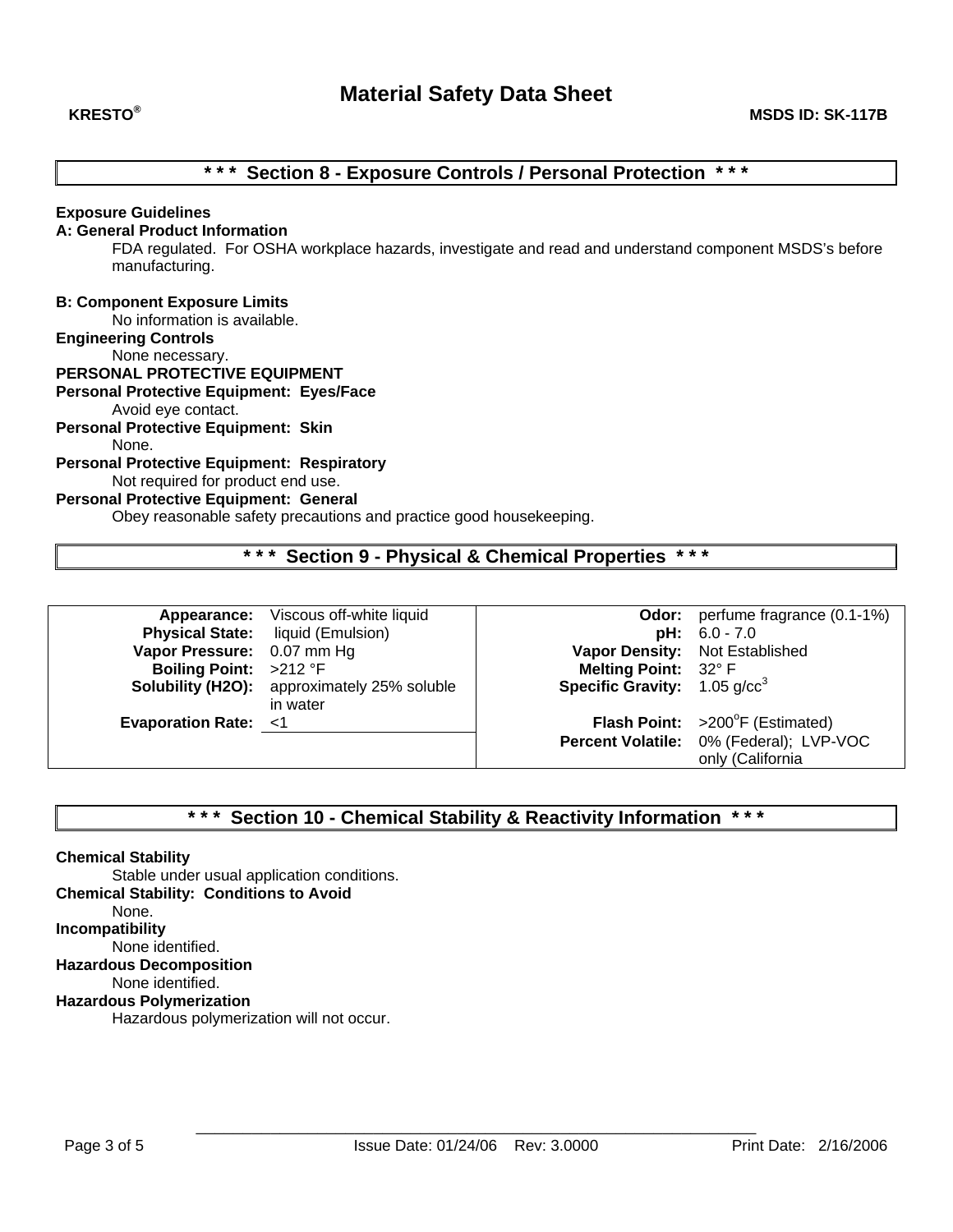### **KRESTO® MSDS ID: SK-117B**

## **\* \* \* Section 11 - Toxicological Information \* \* \***

### **Acute and Chronic Toxicity**

**A: General Product Information** Adverse effects on human health are not to be expected in normal use.

**B: Acute Toxicity-LD50/LC50** 

No LD50/LC50's are available for this product's components.

### **Carcinogenicity**

### **A: General Product Information**

Not listed by ACGIH, IARC, NIOSH, NTP OR OSHA.

### **B: Component Carcinogenicity**

### No information is available.

### **Other Toxicological Information**

None.

**\* \* \* Section 12 - Ecological Information \* \* \*** 

### **Ecotoxicity**

### **A: General Product Information**

No information available.

**B: Component Analysis - Ecotoxicity - Aquatic Toxicity**  No information available,

### **Environmental Fate**

No information available.

**\* \* \* Section 13 - Disposal Considerations \* \* \*** 

### **US EPA Waste Number & Descriptions**

## **A: General Product Information**

Controlled release of diluted product into a biological wastewater treatment plant.

### **B: Component Waste Numbers**

No EPA Waste Numbers are applicable for this product's components.

### **Disposal Instructions**

Dispose of waste material according to Local, State, Federal, and Provincial Environmental Regulations.

### **\* \* \* Section 14 - Transportation Information \* \* \***

### **International Transportation Regulations**

This product is not regulated as a hazardous material by the United States (DOT) or Canadian (TDG) transportation regulations.

## **\* \* \* Section 15 - Regulatory Information \* \* \***

### **US Federal Regulations**

### **A: General Product Information**

Not regulated under the Clean Air Act, Not subject to TSCA regulation. Regulated as a personal use cosmetic by FDA.

### **B: Clean Air Act**

No information is available.

## **C: Component Analysis**

No information is available.